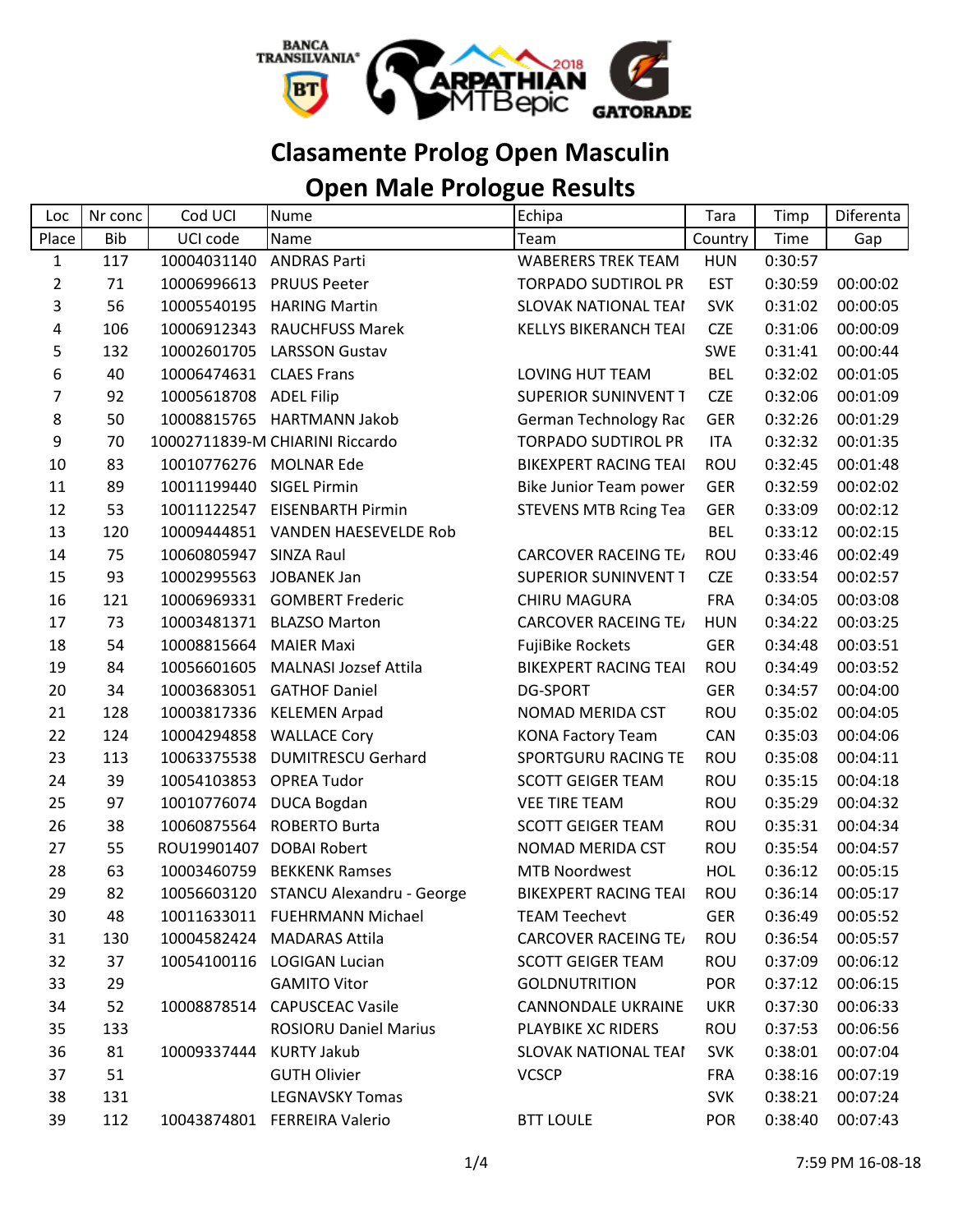

| 40 | 78             |        | MITITELU Andrei Nicolae     | <b>CARCOVER RACEING TE/</b>  | <b>ROU</b> | 0:39:05 | 00:08:08 |
|----|----------------|--------|-----------------------------|------------------------------|------------|---------|----------|
| 41 | 101            |        | <b>GLAJZA Robert</b>        | CK BANSRA BYSTRICA           | <b>SVK</b> | 0:40:32 | 00:09:35 |
| 42 | 115            | N-0290 | <b>IONASCU Marius</b>       |                              | ROU        | 0:40:35 | 00:09:38 |
| 43 | 76             |        | MURA Istvan                 | <b>CARCOVER RACEING TE/</b>  | ROU        | 0:41:00 | 00:10:03 |
| 44 | 98             |        | <b>LEHACI Daniel</b>        | MCV CLUB VEJLE DENM.         | ROU        | 0:41:11 | 00:10:14 |
| 45 | 86             |        | <b>GREC Georgian</b>        |                              | ROU        | 0:41:24 | 00:10:27 |
| 46 | 10             |        | <b>CIOBANIUC Ciprian</b>    |                              | <b>ESP</b> | 0:41:27 | 00:10:30 |
| 47 | 123            |        | <b>VLAD COSTINEL Urzica</b> |                              | ROU        | 0:41:53 | 00:10:56 |
| 48 | 77             |        | <b>KECSKES David</b>        | <b>CARCOVER RACEING TE</b>   | ROU        | 0:42:09 | 00:11:12 |
| 49 | 87             |        | PARASCHIVU Sergiu           | <b>CARCOVER RACEING TE/</b>  | ROU        | 0:42:20 | 00:11:23 |
| 50 | 99             |        | <b>KOLOMEETS Anatoly</b>    |                              | <b>RUS</b> | 0:42:47 | 00:11:50 |
| 51 | 15             |        | <b>CIUMER Maxim</b>         | MTB.MD                       | ROU        | 0:42:47 | 00:11:50 |
| 52 | 127            |        | DIACONESCU Radu             |                              | ROU        | 0:42:54 | 00:11:57 |
| 53 | 32             |        | SNOBEL Zdenek               | <b>BIKOMATIC</b>             | <b>CZE</b> | 0:42:57 | 00:12:00 |
| 54 | 12             |        | <b>SIMION Sabin</b>         | <b>HPM IASI</b>              | ROU        | 0:43:03 | 00:12:06 |
| 55 | 85             |        | SEMERAD Ondrej              | <b>VELO</b>                  | <b>CZE</b> | 0:43:06 | 00:12:09 |
| 56 | 17             |        | PAL Bogdan Sebastian        | MTB RACING EAGLE             | ROU        | 0:43:37 | 00:12:40 |
| 57 | 66             |        | CATOIU Andrei               | <b>XC RIDERS</b>             | ROU        | 0:43:54 | 00:12:57 |
| 58 | 26             |        | JIDOVU Cristian             | <b>CS TIBISCUS</b>           | ROU        | 0:43:59 | 00:13:02 |
| 59 | 58             |        | JIPA Razvan - Andrei        | <b>EVERGREEN BIKING TEA</b>  | ROU        | 0:44:03 | 00:13:06 |
| 60 | 100            |        | <b>RYABININ Petr</b>        |                              | <b>RUS</b> | 0:44:03 | 00:13:06 |
| 61 | 16             |        | <b>VALLEE Rene</b>          | LA FORESTIERE                | <b>FRA</b> | 0:44:17 | 00:13:20 |
| 62 | 19             |        | SOBENNICOV Andrei           | MTB.MD                       | ROU        | 0:44:29 | 00:13:32 |
| 63 | 22             |        | <b>MUNTEAN Paul</b>         | <b>ACS VELOCITAS</b>         | ROU        | 0:44:33 | 00:13:36 |
| 64 | 13             |        | <b>MLOTEK Dariusz</b>       | <b>SGR SPECIALIZED</b>       | POL        | 0:44:39 | 00:13:42 |
| 65 | 88             |        | <b>SASU Robert</b>          | <b>SCOTT GEIGER TEAM</b>     | ROU        | 0:45:19 | 00:14:22 |
| 66 | 104            |        | DOBSOVIC Vojtech            | <b>KELLYS BIKERANCH TEAI</b> | <b>CZE</b> | 0:45:30 | 00:14:33 |
| 67 | 18             |        | <b>APRODU Petru</b>         | MTB.MD                       | <b>ROU</b> | 0:45:46 | 00:14:49 |
| 68 | 129            |        | <b>CANTOR Ilya</b>          | <b>TRIFORECE</b>             | <b>USA</b> | 0:45:46 | 00:14:49 |
| 69 | 42             |        | <b>COMYN Hans</b>           | <b>BIKEXPERT RACING TEAI</b> | <b>BEL</b> | 0:46:37 | 00:15:40 |
| 70 | 94             |        | <b>NEAGA Lucian</b>         | <b>VELOX CYCLING TEAM</b>    | ROU        | 0:46:45 | 00:15:48 |
| 71 | 80             |        | <b>GHEDUZZI Ulisse</b>      | <b>SCOTT GEIGER TEAM</b>     | <b>ITA</b> | 0:46:59 | 00:16:02 |
| 72 | 8              |        | PREDA Razvan                | <b>MPM PROMOUNTAIN</b>       | ROU        | 0:47:08 | 00:16:11 |
| 73 | 23             |        | <b>COCIUBA Teofil</b>       | SPORT COMPETITION            | ROU        | 0:47:14 | 00:16:17 |
| 74 | 103            |        | ZANARDI Aldo                | <b>TORPADO SUDTIROL PR</b>   | <b>ITA</b> | 0:47:40 | 00:16:43 |
| 75 | 35             |        | <b>DUDEK Bo Kamp</b>        | BG-BIKE / WTB / ROOBA        | <b>DEN</b> | 0:47:48 | 00:16:51 |
| 76 | 69             |        | <b>JUNCU Victor</b>         | <b>LAPMOL MTB TEAM</b>       | ROU        | 0:48:55 | 00:17:58 |
| 77 | 47             |        | <b>HEGGLIN Kurt</b>         |                              | SUI        | 0:49:00 | 00:18:03 |
| 78 | 118            |        | <b>VALENTIN lancu</b>       | <b>BIKEXPERT RACING TEAI</b> | ROU        | 0:49:00 | 00:18:03 |
| 79 | 60             |        | <b>SANDU Marc</b>           |                              | ROU        | 0:49:02 | 00:18:05 |
| 80 | 11             |        | <b>CATALIN Maxim</b>        | <b>EVERGREEN BIKING TEA</b>  | ROU        | 0:49:44 | 00:18:47 |
| 81 | 28             |        | <b>NAGY Tiberiu</b>         | VELOCITAS                    | ROU        | 0:49:54 | 00:18:57 |
| 82 | 5              |        | <b>DRAGAN Oliver</b>        | <b>EXPLORER BIKE TEAM</b>    | ROU        | 0:50:07 | 00:19:10 |
| 83 | $\overline{7}$ |        | ALEXANDRU Stefan Nicolae    | MTB RACING EAGLE             | ROU        | 0:50:29 | 00:19:32 |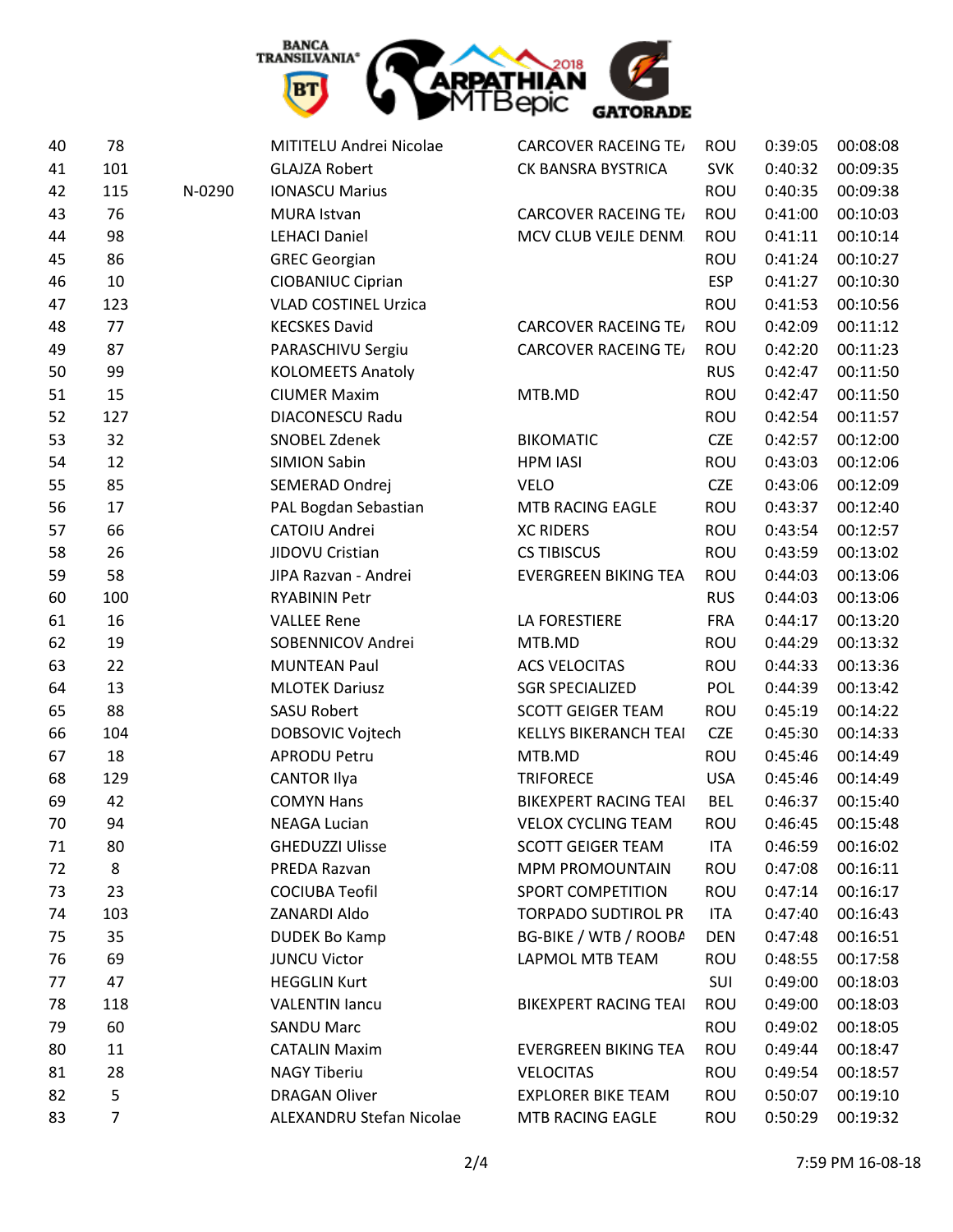

| 84         | $\overline{2}$ |             | LAZAR Mihai                                  |                              | <b>ROU</b> | 0:50:57 | 00:20:00 |
|------------|----------------|-------------|----------------------------------------------|------------------------------|------------|---------|----------|
| 85         | 30             |             | <b>MANASTIREANU George</b>                   | Sportul Pentru Tine          | <b>ROU</b> | 0:51:04 | 00:20:07 |
| 86         | 65             |             | <b>IORDAN Constantin</b>                     |                              | <b>ROU</b> | 0:52:26 | 00:21:29 |
| 87         | 116            |             | <b>GOLDRING Jeno</b>                         | MESTERBIKE575 TEAM           | <b>HUN</b> | 0:53:26 | 00:22:29 |
| 88         | 90             |             | <b>SANDU Mugurel</b>                         | <b>SCOTT GEIGER TEAM</b>     | <b>ROU</b> | 0:53:34 | 00:22:37 |
| 89         | 64             |             | <b>CAMPIAN Horatiu - Alin</b>                | FREERIDER.RO                 | <b>ROU</b> | 0:53:36 | 00:22:39 |
| 90         | 20             |             | <b>GERGELY Juhasz</b>                        | EJETEJO VSE                  | <b>HUN</b> | 0:54:35 | 00:23:38 |
| 91         | 6              |             | ROBU Andrei                                  |                              | <b>ROU</b> | 0:56:18 | 00:25:21 |
| 92         | 49             |             | <b>TEBEICA Tiberiu</b>                       | <b>BIKEXPERT RACING TEAI</b> | ROU        | 0:56:21 | 00:25:24 |
| 93         | 105            |             | <b>MIRCEA Florescu</b>                       | <b>BIKEXPERT RACING TEAI</b> | ROU        | 0:56:33 | 00:25:36 |
| 94         | 9              |             | PARCATA Daniel - Bogdan                      |                              | <b>ROU</b> | 0:57:01 | 00:26:04 |
| 95         | 119            | 10084155362 | <b>MOGILDEA Maxim</b>                        |                              | <b>ROU</b> | 0:57:17 | 00:26:20 |
| 96         | 95             |             | <b>OLARU Mircea</b>                          |                              | <b>ROU</b> | 0:58:32 | 00:27:35 |
| 97         | 44             |             | <b>GUILLAUME Jean Michel</b>                 |                              | <b>FRA</b> | 1:00:21 | 00:29:24 |
| 98         | 33             |             | <b>SMOCHINA Cristian</b>                     |                              | <b>ROU</b> | 1:00:26 | 00:29:29 |
| 99         | $\mathbf{1}$   |             | <b>GAVRILA Doru</b>                          |                              | <b>ROU</b> | 1:00:45 | 00:29:48 |
| 100        | 74             |             | <b>STELLA David</b>                          | <b>VELO</b>                  | <b>CZE</b> | 1:02:14 | 00:31:17 |
| 101        | 24             |             | FORD Jeffrey                                 |                              | <b>ROU</b> | 1:05:13 | 00:34:16 |
| 102        | 67             |             | <b>COSAC Vasile</b>                          |                              | ROU        | 1:07:32 | 00:36:35 |
| 103        | 114            |             | <b>MANOLESCU Rares</b>                       | <b>GIANT RACING TEAM</b>     | <b>ROU</b> | 1:08:01 | 00:37:04 |
| 104        | 57             |             | <b>AMZULESCU Marius</b>                      | <b>BIKEXPERT RACING TEAI</b> | <b>ROU</b> | 1:08:11 | 00:37:14 |
| 105        | 108            |             | <b>SPORIS Augustin</b>                       |                              | <b>ROU</b> | 1:10:02 | 00:39:05 |
| 106        | 68             |             | <b>CHIOSEAUA Cristian</b>                    |                              | <b>ROU</b> | 1:13:58 | 00:43:01 |
| 107        | 25             |             | SHORT John                                   |                              | <b>GBR</b> | 1:15:55 | 00:44:58 |
| 108        | 107            |             | <b>ZOLTAN Fogarasi</b>                       |                              | <b>ROU</b> | 1:17:28 | 00:46:31 |
| 109        | 43             |             | PISTEA Valentin                              |                              | <b>ROU</b> | 1:44:32 | 01:13:35 |
| <b>DNF</b> | 21             |             | <b>TROLES Pascal</b>                         | PRESSING CORP                | <b>FRA</b> |         |          |
| <b>DNF</b> | 27             |             | <b>SIMU Sorin</b>                            | <b>VELOCITAS</b>             | <b>ROU</b> |         |          |
| <b>DNS</b> | 111            |             | <b>GUILLEM Francisco</b>                     |                              | <b>ESP</b> |         |          |
| <b>DNS</b> | 110            |             | GUILLEM GONZALEZ Juan Franciscc AS du GUEDON |                              | <b>ESP</b> |         |          |
| <b>DNS</b> | 126            |             | <b>GARCIA MARTI Miguel Angel</b>             |                              | <b>ESP</b> |         |          |